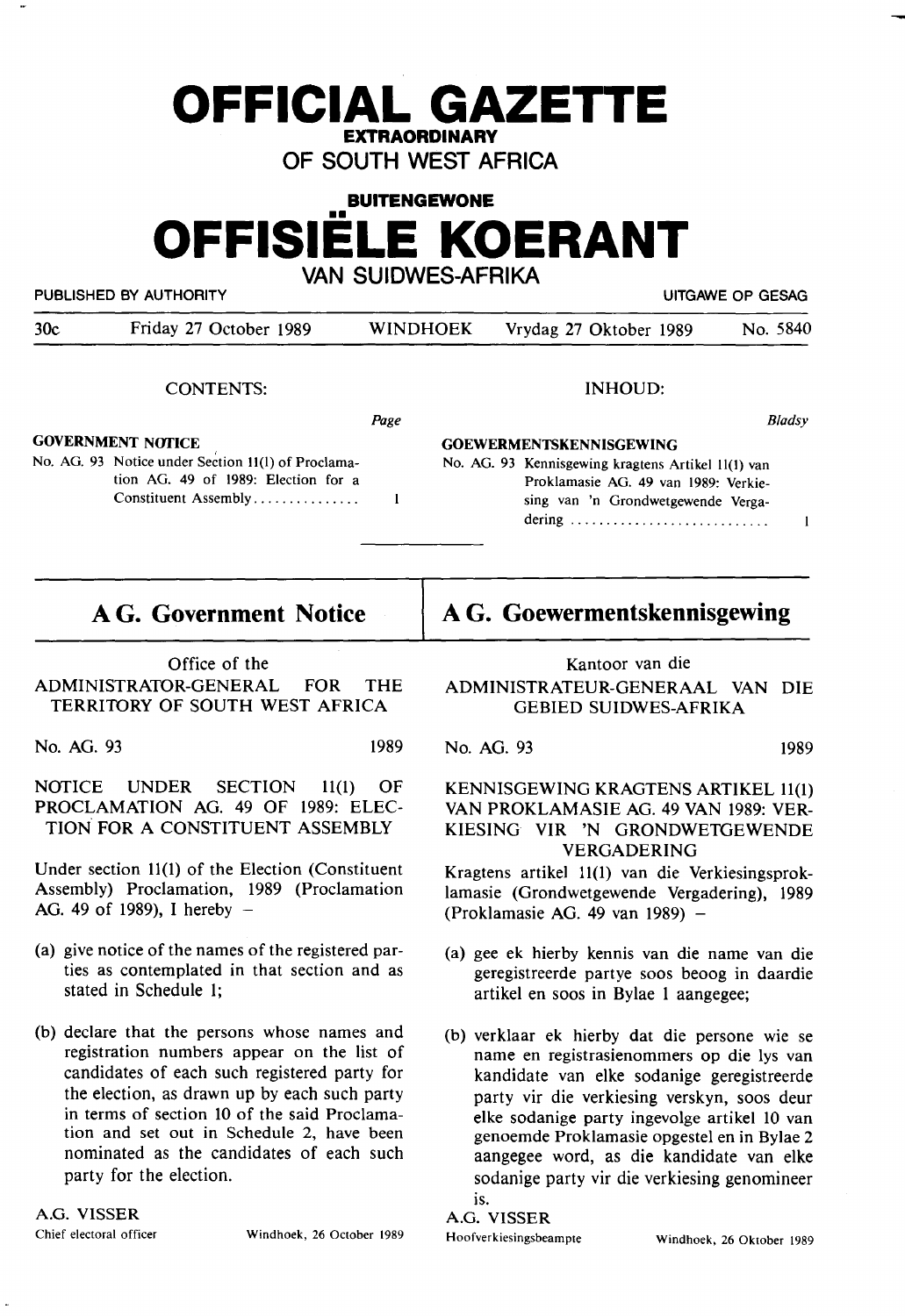#### SCHEDULE 1/BYLAE 1

#### LIST OF CANDIDATES/LYS VAN KANDIDATE

|    |              | NAME OF CANDIDATE REGISTRATION NAME OF CANDIDATE                                                                                                                                                                                     | <b>NUMBER</b> |  |                                                                                                                                                                                                                                  | <b>REGISTRATION</b><br><b>NUMBER</b> |
|----|--------------|--------------------------------------------------------------------------------------------------------------------------------------------------------------------------------------------------------------------------------------|---------------|--|----------------------------------------------------------------------------------------------------------------------------------------------------------------------------------------------------------------------------------|--------------------------------------|
|    |              | NAAM VAN KANDIDAAT REGISTRASIE NAAM VAN KANDIDAAT REGISTRASIE                                                                                                                                                                        | <b>NOMMER</b> |  |                                                                                                                                                                                                                                  | <b>NOMMER</b>                        |
|    |              | AKSIE CHRISTELIK NASIONAAL                                                                                                                                                                                                           |               |  |                                                                                                                                                                                                                                  |                                      |
| 1. | J M DE WET   |                                                                                                                                                                                                                                      | GP 001880     |  | 37. E H H STRITTER AJ 003714<br>38. J S LINDE CR 004636                                                                                                                                                                          |                                      |
| 2. |              | J W F PRETORIUS                                                                                                                                                                                                                      | FX 000367     |  |                                                                                                                                                                                                                                  |                                      |
| 3. |              | WO ASTON<br>E P BENADE<br>E P BENADE<br>E RUMPF<br>WA ODENDAAL<br>WA ODENDAAL<br>C R LIEBENBERG<br>C R LIEBENBERG<br>AL 004092<br>43. R A SCHAAF                                                                                     |               |  | 38. J S LINDE CR 004636<br>39. F J G BURGER GP 001832<br>40. D J BOTHA FU 000635<br>41. D RUSCH AJ 003298<br>42. J P DE KLERK BP 003249<br>43. R A SCHAAF FS 000388<br>44. H v d M VAN WYK FX 003785<br>45. G S HOPPE-SPEP       |                                      |
| 4. |              |                                                                                                                                                                                                                                      |               |  |                                                                                                                                                                                                                                  |                                      |
| 5. |              |                                                                                                                                                                                                                                      |               |  |                                                                                                                                                                                                                                  |                                      |
| 6. |              |                                                                                                                                                                                                                                      |               |  |                                                                                                                                                                                                                                  |                                      |
| 7. |              |                                                                                                                                                                                                                                      |               |  |                                                                                                                                                                                                                                  |                                      |
| 8. |              | S R HOPPE-SPEER<br>J GREBE<br>GF 002517                                                                                                                                                                                              |               |  |                                                                                                                                                                                                                                  |                                      |
| 9. |              |                                                                                                                                                                                                                                      |               |  |                                                                                                                                                                                                                                  |                                      |
|    |              |                                                                                                                                                                                                                                      |               |  |                                                                                                                                                                                                                                  |                                      |
|    |              |                                                                                                                                                                                                                                      |               |  |                                                                                                                                                                                                                                  |                                      |
|    |              |                                                                                                                                                                                                                                      |               |  |                                                                                                                                                                                                                                  |                                      |
|    |              |                                                                                                                                                                                                                                      |               |  |                                                                                                                                                                                                                                  |                                      |
|    |              |                                                                                                                                                                                                                                      |               |  |                                                                                                                                                                                                                                  |                                      |
|    |              | 3. JONEBE<br>10. C F SWARTZ AW 000207<br>11. W F KRUGEL GP 004917<br>12. A HORN FU 001993<br>13. K UNGER GA 000028<br>14. S F COETZEE BN 002953<br>15. V J VERSTER GJ 004527<br>16. N C TROMP GC 003121<br>17. B F F BUSCH GN 003139 |               |  | 45. G S HOPPE-SPEER CS 000692<br>46. K P WEYHE GM 003806<br>47. J TROMP GS 001765<br>48. J L DE WET GH 000442<br>49. K H HARCK AX 001341<br>50. I M J MAHNE CP 004009<br>51. J W BURGER CR 002405<br>52 W V B UFBSUFID AF 001000 |                                      |
|    |              |                                                                                                                                                                                                                                      |               |  |                                                                                                                                                                                                                                  |                                      |
|    |              |                                                                                                                                                                                                                                      |               |  |                                                                                                                                                                                                                                  |                                      |
|    |              |                                                                                                                                                                                                                                      |               |  |                                                                                                                                                                                                                                  |                                      |
|    |              | 17. R E F RUSCH<br>17. R E F RUSCH<br>19. R KRUGER<br>20. J H NIEUWOUDT<br>21. K P KAYSER<br>22. J F G MOSTERT<br>22. J F G MOSTERT<br>22. J F G MOSTERT<br>22. J F G MOSTERT<br>22. J F G MOSTERT<br>22. J F G MOSTERT              | FX 000770     |  | 52. W V R VERSVELD<br>53. D K GUENTHER<br>54. C G O'CALLAGHAN<br>55. S E VERDOES<br>55. S E VERDOES<br>57. G VERDOES                                                                                                             |                                      |
|    |              |                                                                                                                                                                                                                                      |               |  | 56. F J BRIEDENHANN . CM 001573                                                                                                                                                                                                  |                                      |
|    |              |                                                                                                                                                                                                                                      |               |  | 57. K H O HELLWIG FV 003348<br>58. J C LAMPRECHT FX 001847                                                                                                                                                                       |                                      |
|    |              |                                                                                                                                                                                                                                      |               |  |                                                                                                                                                                                                                                  |                                      |
|    |              | 23. P J PRAETORIUS CM 002000                                                                                                                                                                                                         |               |  | 59. H J VAN EEDEN AM 003878                                                                                                                                                                                                      |                                      |
|    |              |                                                                                                                                                                                                                                      |               |  | 60. C R DE WET                                                                                                                                                                                                                   | AW 000050                            |
|    |              | 24. G W SCHAAF FR 001276<br>25. F H VON MALTZAHN AL 003319<br>26. J COCKLIN CC 004290                                                                                                                                                |               |  | 61. G H VON ALVENSLEBEN AJ 003704                                                                                                                                                                                                |                                      |
|    |              |                                                                                                                                                                                                                                      |               |  | GB 004489<br>62. E P VAN WYK                                                                                                                                                                                                     |                                      |
|    | 27. P C ROUX | GL 002557                                                                                                                                                                                                                            |               |  | 63. G C ODENDAAL FY 003365                                                                                                                                                                                                       |                                      |
|    |              |                                                                                                                                                                                                                                      |               |  | 64. J C AVIS<br>65. C-H W STEINFURTH GF 002741<br>66. W H KEMPEN AE 003793                                                                                                                                                       |                                      |
|    |              |                                                                                                                                                                                                                                      |               |  |                                                                                                                                                                                                                                  |                                      |
|    |              |                                                                                                                                                                                                                                      |               |  |                                                                                                                                                                                                                                  |                                      |
|    |              | 28. G P ENGELBRECHT<br>28. G P ENGELBRECHT<br>29. H B TALASKA<br>30. J J A ENGELBRECHT<br>31. J J GROBBELAAR<br>31. J J GROBBELAAR<br>29. M OOO719<br>31. J GROBBELAAR<br>32. H H O'CALLAGHAN BR 001304<br>14 004652<br>HA 004652    |               |  | 67. F J OOSTHUIZEN HB 000253<br>68. L M MAREE CD 003223<br>69. B-W GELLERT FS 001186<br>70. G BENNET CM 001975                                                                                                                   |                                      |
|    |              |                                                                                                                                                                                                                                      |               |  |                                                                                                                                                                                                                                  |                                      |
|    |              |                                                                                                                                                                                                                                      |               |  |                                                                                                                                                                                                                                  |                                      |
|    |              | 34. W P J SWIEGERS BX 000519                                                                                                                                                                                                         |               |  |                                                                                                                                                                                                                                  |                                      |
|    |              |                                                                                                                                                                                                                                      |               |  | 71. A M G J THOMAS AL 003203<br>72. D R KOCK GP 000252                                                                                                                                                                           |                                      |
|    |              | 35. B J SLABBERT CC 003839<br>36. C W F SANDMANN CM 000979                                                                                                                                                                           |               |  |                                                                                                                                                                                                                                  |                                      |

#### **CHRISTIAN DEMOCRATIC ACTION FOR SOCIAL JUSTICE**

| NAME OF CANDIDATE |                     | <b>REGISTRATION</b><br><b>NUMBER</b> | NAME OF CANDIDATE                | REGISTRATION<br><b>NUMBER</b> |  |  |
|-------------------|---------------------|--------------------------------------|----------------------------------|-------------------------------|--|--|
|                   | NAAM VAN KANDIDAAT  | REGISTRASIE<br><b>NOMMER</b>         | NAAM VAN KANDIDAAT               | REGISTRASIE<br><b>NOMMER</b>  |  |  |
|                   | 1. P T KALANGULA    | FD 003845                            | 15. N NATHANAEL                  | DC 003165                     |  |  |
| 2.<br>3.          | E W NEEF<br>V VILHO | FD 004571<br>DC 003922               | 16. K LUNGAMENI<br>17. L KANYIKI | DL 002481<br>CW 001331        |  |  |
| 4.<br>5.          | A NDUME<br>E KANIME | DC 003729<br>DC 003495               | 18. P KAMBIDI<br>19. A MATHEUS   | EG 004051<br>DN 003695        |  |  |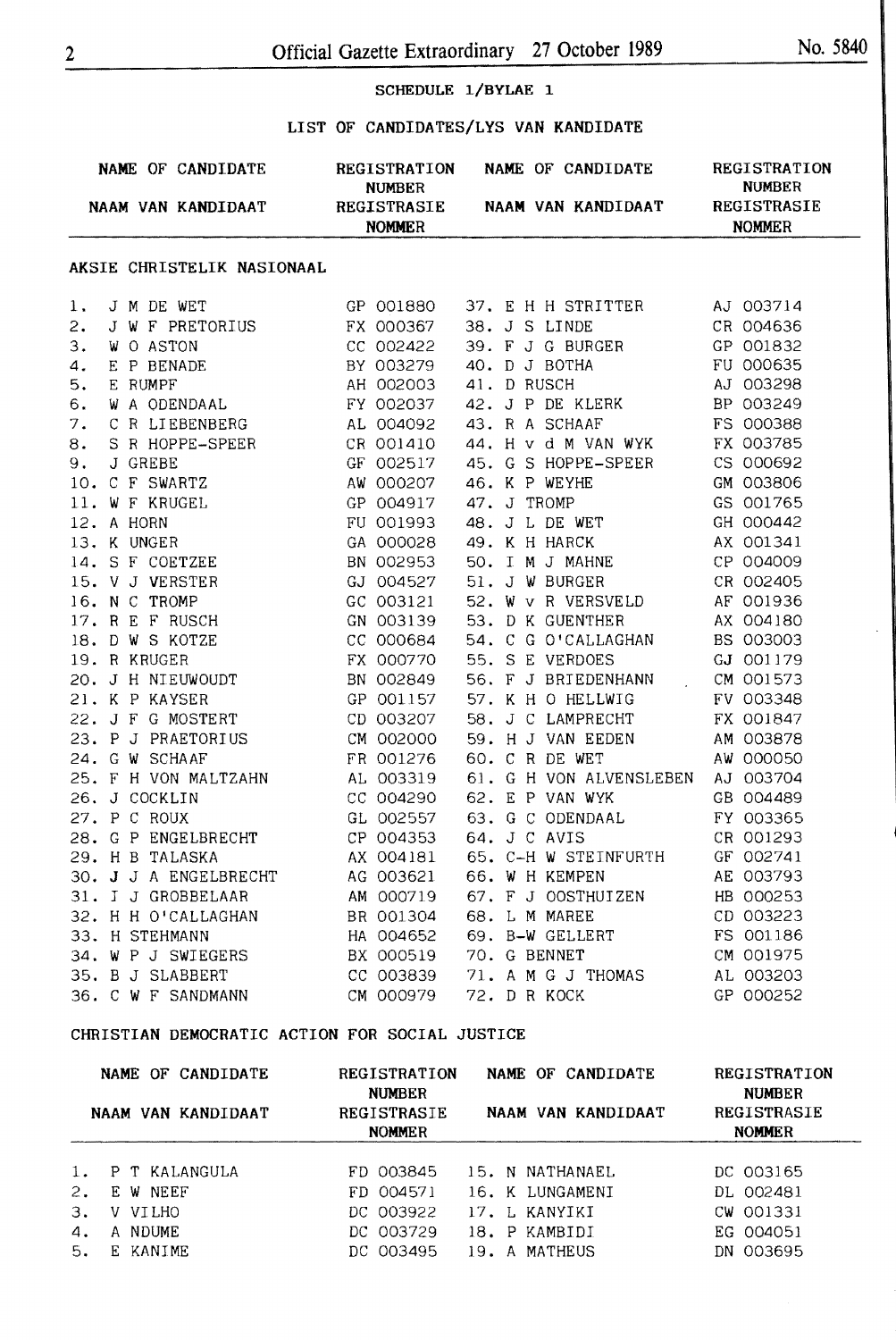| NAME OF CANDIDATE                | <b>REGISTRATION</b><br><b>NUMBER</b>          | REGISTRATION<br><b>NUMBER</b>               |                                               |  |
|----------------------------------|-----------------------------------------------|---------------------------------------------|-----------------------------------------------|--|
| NAAM VAN KANDIDAAT               | REGISTRASIE<br><b>NOMMER</b>                  | NAAM VAN KANDIDAAT                          | REGISTRASIE<br><b>NOMMER</b>                  |  |
| G NEHEMIA<br>6.                  | DC 001234                                     | 20. H NANDE                                 | EW 004992                                     |  |
| A LAZARUS<br>7.                  | DU 002171                                     | 21. R EPAFRAS                               | EK 001458                                     |  |
| J NANGOLO<br>8.                  | DL 002176                                     | 22. M WAPOTA                                | DC 003875                                     |  |
| 9.<br>E HAMUTENYA                | EK 001104                                     | 23. J HENOK                                 | DC 003086                                     |  |
| 10. P NDAOYA                     | CW 002250                                     | 24. F NAMBOBOLA                             | DC 004408                                     |  |
| 11. M NAMPALA                    | EJ 002161                                     | 25. J SHIKU                                 | DC 003778                                     |  |
| 12. D SHEYA                      | EA 003226                                     | 26. S AMOOMO                                | DC 003575                                     |  |
| 13. A SHIHEPO                    | DC 004722                                     | 27. F TUHADELENI                            | DL 003262                                     |  |
| 14. E NAILENGE                   | DC 004514                                     | 28. M KAUTUIMA DV 004143                    |                                               |  |
| D.T.A. VAN NAMIBIë               |                                               |                                             |                                               |  |
| NAME OF CANDIDATE                |                                               | REGISTRATION NAME OF CANDIDATE REGISTRATION |                                               |  |
| NAAM VAN KANDIDAAT               | <b>NUMBER</b><br>REGISTRASIE<br><b>NOMMER</b> | NAAM VAN KANDIDAAT                          | <b>NUMBER</b><br>REGISTRASIE<br><b>NOMMER</b> |  |
|                                  |                                               |                                             |                                               |  |
| M MUYONGO<br>$l_{\star}$         | GC 003212                                     | 37. W J PETERSEN GK 002200                  |                                               |  |
| D F MUDGE<br>2.                  | GR 001713                                     | 38. J SKRYWER                               | AB 003938                                     |  |
| 3.<br>F J KOZONGUISI             | GD 004742                                     | 39. D T MUSHWENA                            | CL 001243                                     |  |
| 4.<br>D LUIPERT                  | BN 004156                                     | 40. W MAASDORP                              | FH 004583                                     |  |
| 5.<br>J M HARASEB<br>G DAN<br>6. | GL 000122<br>CV 003201                        | 41. A J DAVIDS                              | CL 004001                                     |  |
| 7.<br>P M JUNIUS                 | GR 000352                                     | 42. G C ALCOCK                              | HC 001532<br>AF 001187                        |  |
| DR B J AFRICA                    |                                               | 43. P MOSIMANE                              |                                               |  |
| 8.<br>9.<br>L J BARNES           | GL 003268<br>HA 002328                        | 44. J C HUPITA<br>45. L HAKUSEMBE           | BN 004318<br>BM 002518                        |  |
| 10. C KGOSIMANG                  | HB 002272                                     | 46. EERW.A C KAMBURONA FX 002873            |                                               |  |
| 11. A MAJAVERO                   | BK 003334                                     | 47. R W LING                                | CB 004991                                     |  |
| 12. G KASHE                      | AM 000856                                     | 48. A RIEKERTS                              | FH 002446                                     |  |
| 13. N K KAURA                    | GF 003418                                     | 49. K J HOWES                               | FX 004862                                     |  |
| 14. M BARNES                     | HA 002329                                     | 50. J P DENTLINGER                          | FL 001619                                     |  |
| 15. A MATJILA                    | GM 001016                                     | 51. S KOOTJIE                               | FM 002385                                     |  |
| 16. H E STABY                    | FY 000013                                     | 52. R KAMBURONA CD 000535                   |                                               |  |
| 17. A GENDE                      | BF 001068                                     | 53. H MUREMI                                | BN 000745                                     |  |
| 18. J JAGGER                     | GL 003790                                     | 54. G S LISHO                               | GE 000220                                     |  |
| 19. J GASEB                      | AB 003436                                     | 55. B N MOKHATU                             | AF 001357                                     |  |
| 20. A NUULE                      | FB 000187                                     | 56. EMIL APPOLUS                            | GM 001330                                     |  |
| 21. C A C VAN WYK                | AK 004245                                     | 57. J HUISEB                                | BH 003455                                     |  |
| 22. A H FRANK                    | GL 003732                                     | 58. L SHEMUVALULA                           | ES 004934                                     |  |
| 23. G K MWILIMA                  | CK 004928                                     | 59. F HAUSHIKU                              | BD 003033                                     |  |
| 24. H H CLOETE                   | FK 003367                                     | 60. G HIKUMUAH                              | DD 003933                                     |  |
| 25. A PARKHOUSE                  | GJ 001735                                     | 61. F RUGHARO                               | BA 000571                                     |  |
| 26. E U MUMBUU                   | AU 003704                                     | 62. J JOACHIM                               | ED 000283                                     |  |
| 27. I NDILIMONDWE                | EX 003696                                     | 63. K F MORKEL                              | FH 004542                                     |  |
| 28. M A STUART                   | BW 000121                                     | 64. R NEKWAYA                               | GX 003002                                     |  |
| 29. P THATAONE                   | AF 002843                                     | 65. R M MUJIWA                              | CK 001612                                     |  |
| 30. W P NEL                      | GS 004991                                     | 66. T A MOKHATU                             | CR 003968                                     |  |
| 31. E SHIKERETE                  | FY 002729                                     | 67. W M STEPHANUS                           | BR 002188                                     |  |
| 32. C CLOETE                     | BN 004328                                     | 68. A NASEB                                 | CS 000521                                     |  |
| 33. E H L CHRISTY                | CM 001807                                     | 69. G J SIYONGO                             | CL 001538                                     |  |
| 34. P HAODOM                     | AJ 000030                                     | 70. D PASILE                                | GN 001386                                     |  |
| 35. M SILAS                      | DD 002488                                     | 71. S KAVARI                                | GK 002801                                     |  |
| 36. C M MUYOBA                   | CJ 001766                                     | 72. J M EIXAB                               | AB 001543                                     |  |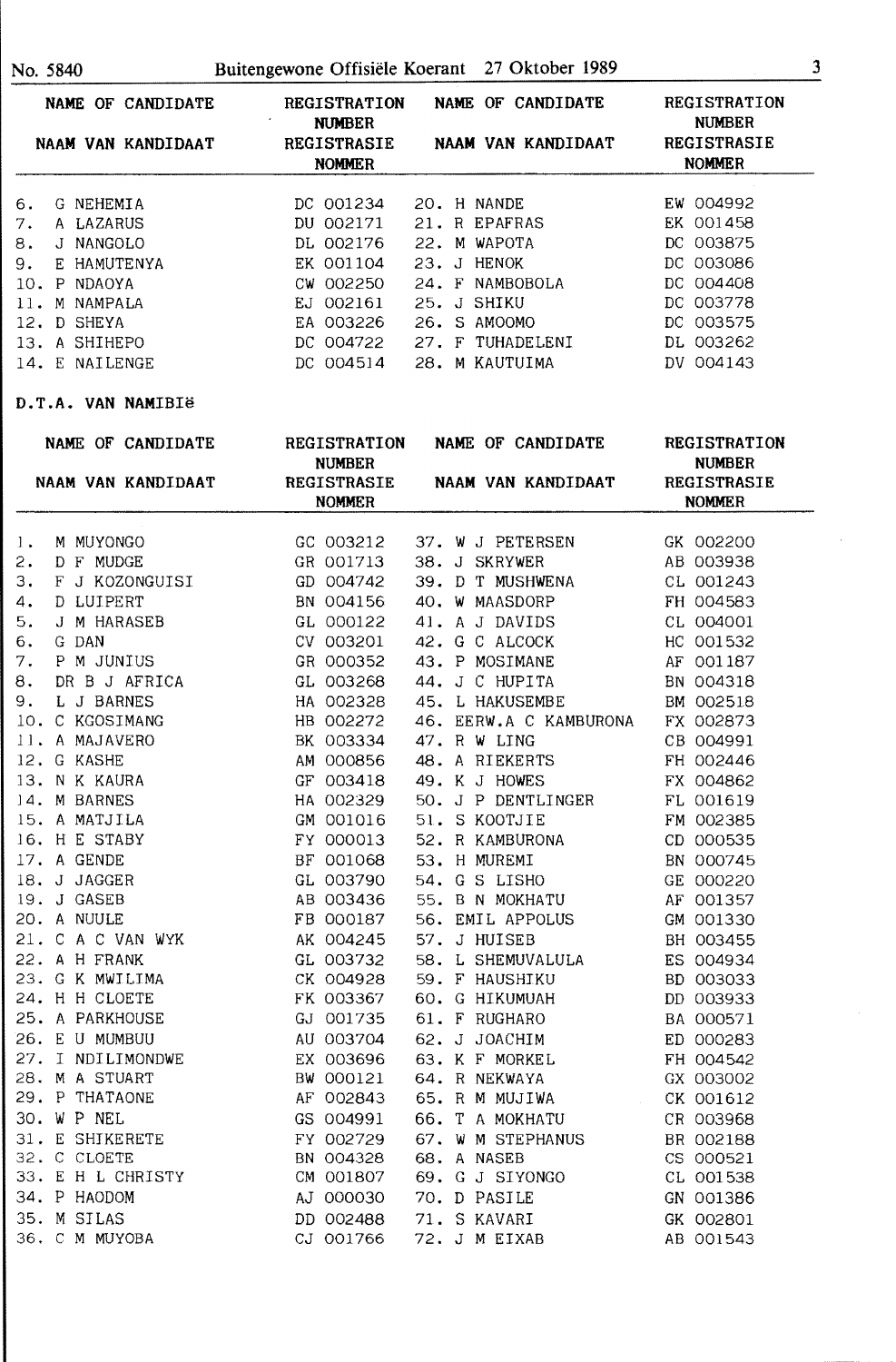# **FEDERAL CONVENTION OF NAMIBIA**

| NAME OF CANDIDATE                           | <b>NUMBER</b> | REGISTRATION NAME OF CANDIDATE                    | REGISTRATION<br><b>NUMBER</b> |
|---------------------------------------------|---------------|---------------------------------------------------|-------------------------------|
|                                             | <b>NOMMER</b> | NAAM VAN KANDIDAAT REGISTRASIE NAAM VAN KANDIDAAT | REGISTRASIE<br><b>NOMMER</b>  |
| 1.                                          |               |                                                   | GT 004331                     |
| 2.                                          |               |                                                   | HA 002840                     |
| 3.                                          | CE 002368     | 34. E KAVETERUA           CN 004332               |                               |
| M KERINA<br>P LIMBO<br>K J FREYGANG<br>4.   | FL 002852     | 35. H NANUB                                       | GR 002780                     |
| 5.                                          |               | FK 004279 36. J PHORE HE 004341                   |                               |
| H NEUMANN<br>6.                             | HA 001513     | 37. N TJIPETEKERA CE 002293                       |                               |
| A GOWASEB<br>7.                             |               | GE 002071 38. E FERRIS                            | GR 000429                     |
| A S KASUNGE<br>8.                           | HA 001184     | 39. F KATUPA                                      | GE 002190                     |
| J KARUAIHE<br>9.                            |               | GR 004290 40. V KNATZ                             | GG 004622                     |
| 10. S LUIPERT                               | CR 003202     | 41. U MBAISA                                      | HC 004095                     |
|                                             | CJ 000031     | 42. S K KWALA                                     | HA 001489                     |
| 11. C K ZAMBWE<br>12. D J IZAAKS            | FJ 003504     | 43. E KAVETURUA                                   | AU 000039                     |
| 13. A J F KLOPPER<br>14. E CAMPBELL         | GE 001088     | 44. J KARUAIHE                                    | GR 003408                     |
|                                             | FL 000648     | 45 A J GUIM                                       | CP 001792                     |
| 15. F S FERRIS                              | GD 001982     | 46. E DU PLESSIS                                  | BU 002135                     |
|                                             | AR 000526     | 47. F D W TJITUNGA HB 001997                      |                               |
| 16. T B KANDANGA<br>17. K GARISEB           | GU 002592     | 48. G HOWOSEB                                     | AB 001485                     |
|                                             | AW 001089     | 49. D SWARTBOOI                                   | AW 001050                     |
| 18. A FELDSKOEN<br>19. W VAN WYK            | FH 003638     | 50. J SNEUWE                                      | AW 001059                     |
| 20. E KAPUUO                                | HA 003248     | 51. G G LEHOHO                                    | GS 002078                     |
| 21. S OXUROB                                | GK 002970     | 52. C GORESEB                                     | AF 001157                     |
| 22. A GROENEMEYER                           | GR 003568     | 53. C SWARTBOOI                                   | HB 002028                     |
| 23. W S SIAMBISO                            | CJ 000030     | 54. F DE WET                                      | HB 001997                     |
| 24. A BRENDELL                              | FJ 002341     | 55. R N JOSOPH                                    | HD 001039                     |
| 25. H S MALL                                | FH 003462     | 56. P KANGUINJA                                   | HD 004588                     |
| 26. J KAMBERIPA                             | FX 002823     | 57. B KAENANDJAMO                                 | HA 000571                     |
|                                             | GK 002861     | 58. V GOEIEMAN                                    | CB 002267                     |
| 27. J GAWANAB<br>28. G M MATENGU            | CK 000185     | 59. M TJIVIKUA                                    | AR 003412                     |
| 29. P LOUW<br>30. S A UIRAB<br>31.D URI-KOB | HA 002737     | 60. A MAHERERO                                    | AP 004838                     |
|                                             | HB 001761     |                                                   |                               |
|                                             | GK 002980     |                                                   |                               |

#### **NAMIBIA NATIONAL DEMOCRATIC PARTY**

| <b>CANDIDATE</b><br>NAME OF |                     | REGISTRATION<br><b>NUMBER</b>       | NAME<br><b>CANDIDATE</b><br>OF. | REGISTRATION<br><b>NUMBER</b>       |  |  |
|-----------------------------|---------------------|-------------------------------------|---------------------------------|-------------------------------------|--|--|
|                             | NAAM VAN KANDIDAAT  | <b>REGISTRASIE</b><br><b>NOMMER</b> | NAAM VAN KANDIDAAT              | <b>REGISTRASIE</b><br><b>NOMMER</b> |  |  |
|                             | P HELMUTH           | BA 004614                           | 22. M MORKEL                    | GE 004904                           |  |  |
| 2.                          | A J VOGEL           | 001574<br>GJ.                       | 23. D I ROMAN                   | GE 004883                           |  |  |
| З.                          | K Z W KRUSE         | BS 003887                           | 24. S J MORKEL                  | GH 004635                           |  |  |
| 4.                          | A LAZARUS           | EK 001584                           | 25. G BOCK                      | GG 004186                           |  |  |
| 5.                          | M NATHANAEL         | DW 004514                           | 26.<br>J A TAUKONDYO            | 001369<br>GJ                        |  |  |
| 6.                          | C SIMVULA           | GM 001161                           | 27. G JAMESON                   | 002768<br>GP                        |  |  |
| 7.                          | J LOW               | DY 004805                           | 28.<br>R EISEB                  | 004549<br>BP.                       |  |  |
| 8.                          | N KATUWO            | CA 002434                           | 29.<br>M HERCULES               | BS 003423                           |  |  |
| 9.                          | E SCHANER           | GJ 003414                           | H R KRUSE<br>30.                | BS 003789                           |  |  |
| 10.                         | SO-OABEB            | 001693<br>GJ                        | H H EISEB<br>31.<br>F           | BX 000231                           |  |  |
| 11.                         | IMBILI<br>W         | 000481<br>DU.                       | B<br>NANGOLO<br>32.             | DV 004290                           |  |  |
| 12.                         | NTINDA<br>R         | EF<br>001202                        | 33.<br>S.<br>KANDJII            | AE 003877                           |  |  |
| 13.                         | HANGULA<br>V        | 001203<br>EF                        | TJIUEZA<br>34.<br>P             | GL 001322                           |  |  |
|                             | 14. R N MUTONGOLUME | EF 001130                           | 35. R DE WAAL                   | FL 001228                           |  |  |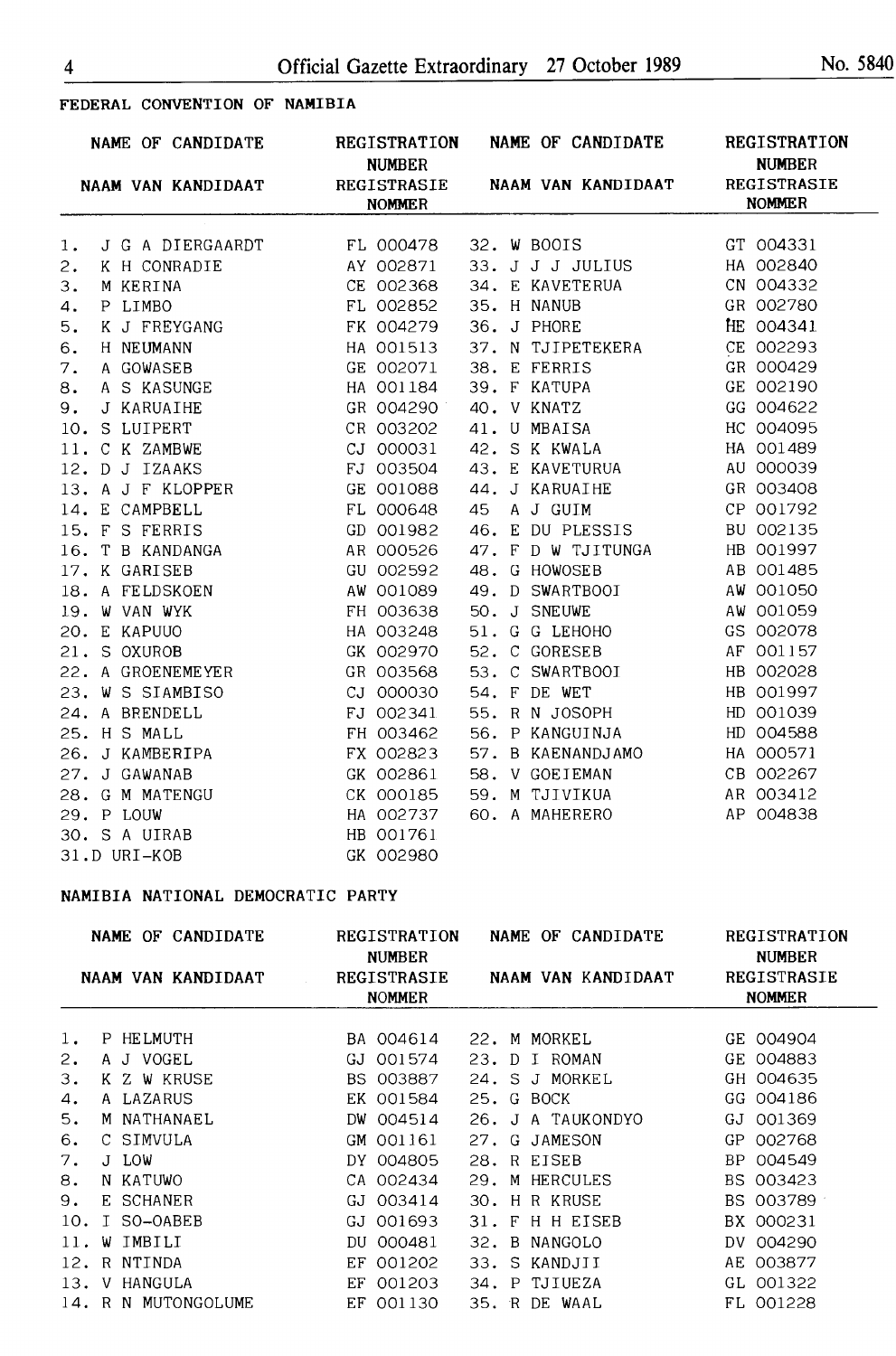| NAME OF CANDIDATE             | <b>REGISTRATION</b><br><b>NUMBER</b> | NAME OF CANDIDATE            | <b>REGISTRATION</b><br><b>NUMBER</b> |
|-------------------------------|--------------------------------------|------------------------------|--------------------------------------|
| NAAM VAN KANDIDAAT            | <b>REGISTRASIE</b><br><b>NOMMER</b>  | NAAM VAN KANDIDAAT           | REGISTRASIE<br><b>NOMMER</b>         |
| 15. E KAMATI                  | DD 003615                            | 36. A DIERGAARDT             | FL 000361                            |
| 16. H KAMATI<br>17. B ABRAHAM | ES 003157<br>ET 003508               | 37. S A CLOETE<br>38. A LOUW | FL 004455<br>FK 002453               |
|                               |                                      |                              |                                      |

|  | 18. N KAULINGE |                          |  | ES 003041 39. J C TITUS | FL 004456 |
|--|----------------|--------------------------|--|-------------------------|-----------|
|  | 19. T KILIANA  | EJ 003583 40. J MATUZEE  |  |                         | CM 002648 |
|  | 20. M NAMBULI  | FC 003101 41. B KENNENDY |  |                         | BP 002362 |
|  | 21. M DAN      | EK 003358 42. R TUMUNA   |  |                         | CF 002673 |
|  |                |                          |  |                         |           |

#### **NAMIBIA NATIONAL FRONT**

|    | NAME OF CANDIDATE                                                                | <b>REGISTRATION</b><br><b>NUMBER</b> | NAME OF CANDIDATE                                 | REGISTRATION<br><b>NUMBER</b>       |
|----|----------------------------------------------------------------------------------|--------------------------------------|---------------------------------------------------|-------------------------------------|
|    |                                                                                  | <b>NOMMER</b>                        | NAAM VAN KANDIDAAT REGISTRASIE NAAM VAN KANDIDAAT | <b>REGISTRASIE</b><br><b>NOMMER</b> |
|    |                                                                                  |                                      |                                                   |                                     |
| 1. | V RUKORO                                                                         | GJ 002156                            | 37. S MAKARI                                      | GP 004820                           |
| 2. | O ABRAHAMS                                                                       | GB 003951                            | 38. S SILAS                                       | FV 004148                           |
| 3. | N CHASE<br>H VEII<br>A KRÖHNE<br>K ABRAHAMS                                      | GJ 002242                            | 39. A TITUS                                       | BP 002215                           |
| 4. |                                                                                  | AU 001918                            | 40. M DIOTSOTLHE                                  | GR 001910                           |
| 5. |                                                                                  | BT 001361                            | 41. A TJIHUIKO _                                  | GC 004881                           |
| 6. |                                                                                  | GJ 002151                            | 42. M FERNANDO                                    | EU 002984                           |
|    |                                                                                  |                                      | 43. C E WITBOOI                                   | FL 002142                           |
|    |                                                                                  | EU 002701                            | 44. A KANGUATJIVI                                 | AR 000744                           |
|    |                                                                                  | AU 001919                            | 45. B D BOITUMELO                                 | GC 004413                           |
|    | 7. H S MOSES<br>8. I UIRAB<br>9. U TJIKUUA<br>10. M SIMANA<br>11. G A ALLAN      | CD 001635                            | 46. J MUSUTUA                                     | CN 002011                           |
|    |                                                                                  | AG 004605                            | 47. S JUSTUS                                      | GL 004129                           |
|    |                                                                                  | GR 000797                            | 48. H P SHILILIFA                                 | GJ 001184                           |
|    |                                                                                  | FL 002726                            | 49. S COETTZEE                                    | GR 000136                           |
|    | 11. J. H. MILLIN<br>12. B DE KLERK<br>13. B MUJETENGA<br>14. R SIMANA            | GJ 002159                            | 50. K J H MUPAINE                                 | GC 003609                           |
|    |                                                                                  | AG 002917                            | 51. T V TJUUTALENI                                | EF 001911                           |
|    | 15. H M SHATIMUENE                                                               | GJ 001183                            | 52. M OLIVIER                                     | GE 001833                           |
|    | 16. J C FRANSMAN                                                                 | FL 001635                            | 53. J V MAZEINGO                                  | GC 003788                           |
|    | 17. U HENGARI<br>18. B T CORNELIUS                                               | HA 002203                            | 54. H SASMAN                                      | GR 000997                           |
|    | 17. U HENGARI<br>18. B T CORNELIUS<br>19. M WALOMBOLA                            | FJ 004429                            | 55. A HANGE                                       | AP 000655                           |
|    |                                                                                  | DT 001777                            | <b>56. G F HILL</b>                               | GJ 004287                           |
|    | 20. F KOUJO                                                                      | GH 003383                            | 57. U U MUUNDJUA                                  | GP 003185                           |
|    | 21. S J ESAU<br>21. S J ESAU<br>22. R MUUNDJUA<br>23. D M DIRKS<br>24. C HARTUNG | BP 000926                            | 58. S MURANGI                                     | AR 004043                           |
|    |                                                                                  | GP 003186                            | 59. T MARENGA                                     | GR 001612                           |
|    |                                                                                  | GE 003360                            | 60. A DAMONS                                      | BW 000657                           |
|    |                                                                                  | GC 003665                            | 61. A U TJITUNGA                                  | AS 000521                           |
|    | 25. A H SMITH                                                                    | FJ 004985                            | 62. N EIMAN                                       | BW 001038                           |
|    | 27. E TSHELAKGODI<br>28. H N MATE                                                | BP 001681                            | 63. H MAUNDU                                      | AT 002036                           |
|    |                                                                                  | AF 004337                            | 64. L TJIJENDA                                    | GC 002892                           |
|    |                                                                                  | GF 004467                            | 65. B HAUKAMBE                                    | FR 004246                           |
|    | 29. J B R FERREIRA                                                               | FL 002866                            | 66. G S KANGUEEHI                                 | GE 004235                           |
|    | 30. R W A STEIN                                                                  | BR 000281                            | 67. J HENGARI                                     | GE 002301                           |
|    | 31. G KATAMELA                                                                   | GD 000928                            | 68. M KAVIKAIRIUA                                 | GN 002186                           |
|    | 32. M T KAVITJENE<br>33. J DAWID                                                 | HB 000769                            | 69. F MOKHATU                                     | CF 000745                           |
|    |                                                                                  | DV 002828                            | 70. J HENGUVA HA 002206                           |                                     |
|    | 34. C VISAGIE                                                                    | BW 003173                            | 71. V M ZAKAAPI                                   | GE 000826                           |
|    | 35. M STANISLAUS                                                                 | AA 003213                            | 72. W R KARAMATHA                                 | AH 004297                           |
|    | 36. M S RUKORO                                                                   | HE 001671                            |                                                   |                                     |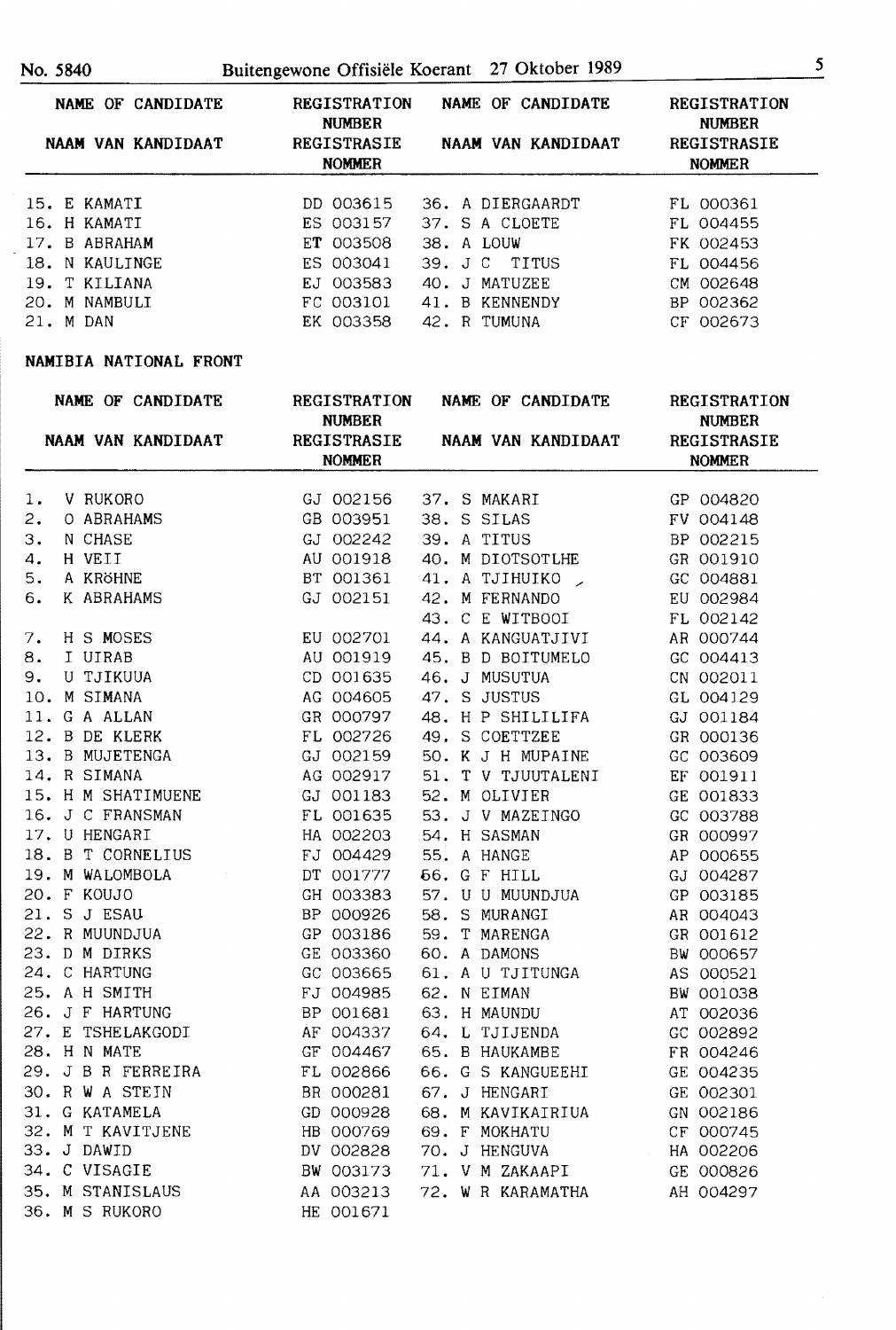### NATIONAL PATRIOTIC FRONT OF NAMIBIA

|    |  | NAME OF CANDIDATE                                                                                                                                                                                                                                    | <b>REGISTRATION</b><br><b>NUMBER</b> |  |              | NAME OF CANDIDATE                                                                                                                                   | <b>REGISTRATION</b><br><b>NUMBER</b> |
|----|--|------------------------------------------------------------------------------------------------------------------------------------------------------------------------------------------------------------------------------------------------------|--------------------------------------|--|--------------|-----------------------------------------------------------------------------------------------------------------------------------------------------|--------------------------------------|
|    |  | NAAM VAN KANDIDAAT REGISTRASIE                                                                                                                                                                                                                       | <b>NOMMER</b>                        |  |              | NAAM VAN KANDIDAAT                                                                                                                                  | REGISTRASIE<br><b>NOMMER</b>         |
| 1. |  | M K KATJIUONGUA                                                                                                                                                                                                                                      | GE 004925                            |  |              | 37. B LIFUNA CJ 003539                                                                                                                              |                                      |
| 2. |  | S C SIMASIKU<br>E VAN ZIJL GJ 004499 39. C MUUKUA<br>T B NGARINGOMBE GP 002792 40. T MAHELA                                                                                                                                                          |                                      |  |              |                                                                                                                                                     | GC 003916                            |
| 3. |  |                                                                                                                                                                                                                                                      |                                      |  |              |                                                                                                                                                     | GD 002873                            |
| 4. |  |                                                                                                                                                                                                                                                      |                                      |  |              |                                                                                                                                                     | GJ 000472                            |
|    |  | 4. T B NGARINGOMBE<br>5. H SCHMIDT<br>6. K K VEII GE 004926<br>7. D M MUYUNDA CK 002504<br>8. B C MABUKU GF 002690<br>9. A MEYER GN 004919<br>10. P F NGUVAUVA GE 001481<br>11. S SHATIPAMBA DT 001556<br>12. F VATIMANA BF 002294<br>13. J UANI     |                                      |  |              | GN 004742 41. H J J KRUGER AM 003979                                                                                                                |                                      |
|    |  |                                                                                                                                                                                                                                                      | GE 004926                            |  | 42. S TEODOR |                                                                                                                                                     | DT 001212                            |
|    |  |                                                                                                                                                                                                                                                      |                                      |  |              | 43. G H KAUMBI<br>44. C NDJAVERA                                                                                                                    | GE 004927                            |
|    |  |                                                                                                                                                                                                                                                      |                                      |  |              | 44. C NDJAVERA                                                                                                                                      | GJ 003896                            |
|    |  |                                                                                                                                                                                                                                                      |                                      |  |              | 45. A NGAUJAKE GM 004865                                                                                                                            |                                      |
|    |  |                                                                                                                                                                                                                                                      |                                      |  |              | GE 001481 46. B J VAN ZYL CE 004108                                                                                                                 |                                      |
|    |  |                                                                                                                                                                                                                                                      |                                      |  |              | 47. S I ANSTAY FX 002065                                                                                                                            |                                      |
|    |  |                                                                                                                                                                                                                                                      |                                      |  | 48. A BOOYS  |                                                                                                                                                     | FH 003005                            |
|    |  |                                                                                                                                                                                                                                                      |                                      |  |              | 49. L L MUHANZE                                                                                                                                     | CK 004990                            |
|    |  |                                                                                                                                                                                                                                                      |                                      |  |              | CH 003250 50. E KATJATAKO                                                                                                                           | CS 000674                            |
|    |  |                                                                                                                                                                                                                                                      |                                      |  |              |                                                                                                                                                     |                                      |
|    |  | 14. J Z MUNIHANGO<br>15. S D ISAACS<br>16. R V BLACK<br>17. J M MUHULUMA<br>18. P DIERGAARDT<br>19. A JOHANNES<br>19. A JOHANNES<br>20. A LETWAI<br>21. E K KANDIIMUINE<br>21. E K KANDIIMUINE<br>22. O KAPI<br>23. J SHINANGOLO<br>24. G P C HAMMAN |                                      |  |              | BT 000492 51. H SHOOPALA DT 002153<br>FY 004365 52. M MUHENJE AU 001838<br>CG 002172 53. E KOMUNDANDA GC 001315<br>FL 002081 54. B JAGGER FH 004049 |                                      |
|    |  |                                                                                                                                                                                                                                                      |                                      |  |              |                                                                                                                                                     |                                      |
|    |  |                                                                                                                                                                                                                                                      |                                      |  |              |                                                                                                                                                     |                                      |
|    |  |                                                                                                                                                                                                                                                      |                                      |  |              | DT 004224 55. L SIYANGA CL 001842                                                                                                                   |                                      |
|    |  |                                                                                                                                                                                                                                                      |                                      |  |              | 56. H J SCHUMANN AJ 003755                                                                                                                          |                                      |
|    |  |                                                                                                                                                                                                                                                      |                                      |  |              | 57. S TJIKUNE<br>58. E HIPONDOKA<br>59. I DOTTT                                                                                                     | AX 002114                            |
|    |  |                                                                                                                                                                                                                                                      |                                      |  |              |                                                                                                                                                     | GF 001004                            |
|    |  |                                                                                                                                                                                                                                                      |                                      |  |              | 59. J POTGIETER                                                                                                                                     | AK 004591                            |
|    |  |                                                                                                                                                                                                                                                      | GK 000767                            |  |              | 60. P MUHONGO                                                                                                                                       | CJ 000590                            |
|    |  | 23. J SHINANGOLO<br>24. G P C HAMMAN<br>25. B MBOZI<br>26. C SIRIRIKA<br>27. E TJINGAETE<br>28. B M NTESA                                                                                                                                            | HA 001478                            |  |              | 61. E KANGUMINE AN 000531                                                                                                                           |                                      |
|    |  |                                                                                                                                                                                                                                                      | AE 003116                            |  |              | 62. G K CHUNGA                                                                                                                                      | CG 004783                            |
|    |  |                                                                                                                                                                                                                                                      | AS 001608                            |  |              | 62. G. A. CHONGA<br>63. U. NGARINGOMBE<br>64. M. SIBESO                                                                                             | GP 002780                            |
|    |  |                                                                                                                                                                                                                                                      | CK 004476                            |  | 64. M SIBESO |                                                                                                                                                     | CK 002927                            |
|    |  | 29. M P G KREUTZBERGER                                                                                                                                                                                                                               | FM 002777                            |  |              | 65. G BURMEISTER                                                                                                                                    | GJ 004719                            |
|    |  |                                                                                                                                                                                                                                                      | GE 004927                            |  |              | 66. M B GARISES                                                                                                                                     | BR 004263                            |
|    |  |                                                                                                                                                                                                                                                      | GP 004638                            |  |              |                                                                                                                                                     | GA 000649                            |
|    |  | 30. J G MUUNDJUA<br>31. J BRANDT<br>32. E TJEJAMBA<br>33. S M SIMASIKU                                                                                                                                                                               | AS 001896                            |  |              | 67. F VAN ZYL<br>68. R KWENANI                                                                                                                      | CK 002310                            |
|    |  |                                                                                                                                                                                                                                                      | CL 002427                            |  |              | 69. D MUZUMA<br>70. A MASAKO BL 002383                                                                                                              |                                      |
|    |  |                                                                                                                                                                                                                                                      | AW 001572                            |  |              |                                                                                                                                                     |                                      |
|    |  |                                                                                                                                                                                                                                                      | GS 000930                            |  |              | 71. L FILLEMON BB 002424<br>72. C COETZEE BP 004434                                                                                                 |                                      |
|    |  | 34. J N STEYN<br>35. A J TJIPURA<br>36. R GERTZE                                                                                                                                                                                                     | FS 001900                            |  |              |                                                                                                                                                     |                                      |

#### **SWAPO-DEMOCRATS**

|    | NAME OF CANDIDATE  | REGISTRATION<br><b>NUMBER</b> | NAME OF CANDIDATE  | <b>REGISTRATION</b><br><b>NUMBER</b> |
|----|--------------------|-------------------------------|--------------------|--------------------------------------|
|    | NAAM VAN KANDIDAAT | REGISTRASIE<br><b>NOMMER</b>  | NAAM VAN KANDIDAAT | REGISTRASIE<br><b>NOMMER</b>         |
| 1. | A Z SHIPANGA       | GE 001970                     | 37. S ELIFAS       | DN 000747                            |
| 2. | Z-A H E MNAKAPA    | GF 000330                     | 38. M IIYAMBO      | DH 000732                            |
| 3. | L G HELU           | BP 000685                     | 39. J M AMADHILA   | GM 001758                            |
| 4. | A J WOODMAN        | GC 001393                     |                    |                                      |
| 5. | E NANDJUNGU        | GJ 000255                     | 40. F-S SILISHEBO  | CL 001330                            |
| 6. | I A ENGOMBE        | EF 000539                     | 41. S F SIMASIKU   | HA 001567                            |
| 7. | L L HELAO          | GF 000349                     | 42. A ISAK         | EW 004242                            |
| 8. | G SHITHIGONA       | EX 004864                     | 43. L SHUUYA       | GM 004449                            |
| 9. | MOONGO<br>P        | DD 002568                     | 44. J LINUS        | EV 004839                            |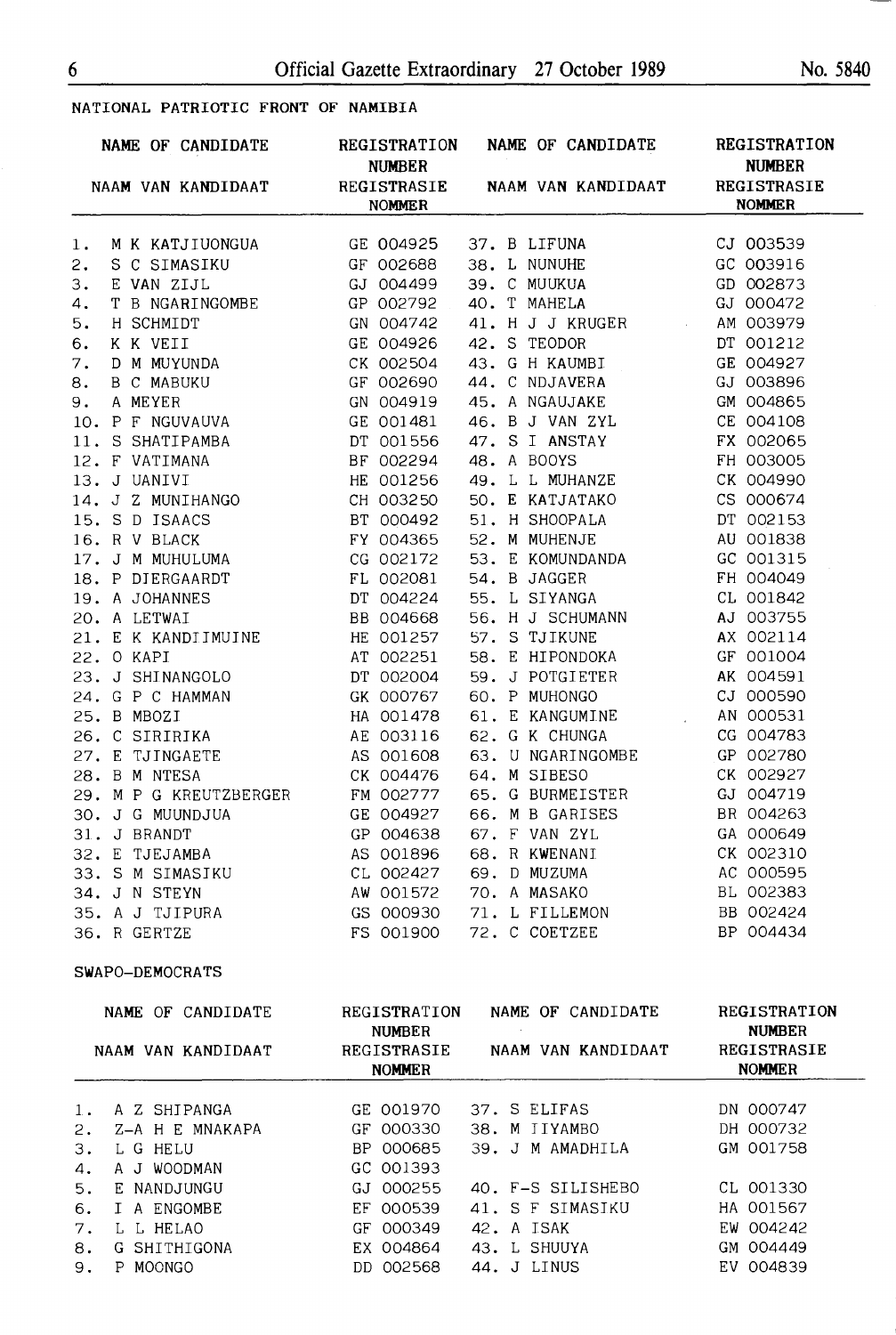| NAME OF CANDIDATE  | <b>REGISTRATION</b><br><b>NUMBER</b> | NAME OF CANDIDATE  | <b>REGISTRATION</b><br><b>NUMBER</b> |
|--------------------|--------------------------------------|--------------------|--------------------------------------|
| NAAM VAN KANDIDAAT | REGISTRASIE<br><b>NOMMER</b>         | NAAM VAN KANDIDAAT | REGISTRASIE<br><b>NOMMER</b>         |
|                    |                                      |                    |                                      |
| 10. O HANDJABA     | HD 003268                            | 45. F HANGULA      | EF 001693                            |
| 11. M A KATJITWA   | GE 000250                            | 46. J TJIPEPA      | GC 003766                            |
| 12. E HAIMENE      | EX 004404                            | 47. J SHINDIMBA    | BY 001693                            |
| 13. M MARTIN       | EX 004658                            | 48. L AUSHIKU      | BY 004964                            |
| 14. S SHOOMBE      | DD 003984                            | 49. Z LINUS        | DH 000044                            |
| 15. K SAARA        | DD 002448                            | 50. H TOMAS        | DV 002061                            |
| 16. A STEFANUS     | HB 000835                            | 51. J V KAMOSHO    | GM 004787                            |
| 17. E KAIWINA      | CC 002460                            | 52. T P NANGOLO    | DX 004711                            |
| 18. W T LUCKETT    | FU 003130                            | 53. C KAPOSAMBO    | GC 002160                            |
| 19. V NAMWANDINGI  | EE 005000                            | 54. S M NASHILONGO | GE 000180                            |
| 20. V FRANS        | EW 004507                            | 55. B KAMUJAME     | CF 003454                            |
| 21. S ITANA        | DN 004399                            | 56. E HANGARA      | GF 001717                            |
| 22. J NGHIPUNDJWA  | DP 004229                            | 57. J V HIPO       | AU 004137                            |
| 23. W C ZEELIE     | AU 001946                            | 58. J KAPERE       | HB 002558                            |
| 24. M P HANGULA    | GE 001406                            | 59. E NAKAPIPI     | GF 001732                            |
| 25. E MWAPOPI      | EF 001139                            | 60. A UAZENGA      | GJ 002589                            |
| 26. J KONJORE      | GC 004511                            | 61. H HAMALWA      | DD 003728                            |
| 27. N ADELINU      | DJ 003415                            | 62. K DIMBULUKENI  | ET 002513                            |
| 28. H KALWENYA     | DT 002665                            | 63. Z ABEL         | DX 003546                            |
| 29. M SHIFULA      | EF 001264                            | 64. S ZAUANA       | GR 003446                            |
| 30. P KAYAMBU      | GC 003051                            | 65. N G PAULUS     | DT 001604                            |
| 31. J K IKONDJA    | GF 000226                            | 66. H PETRUS       | ET 003976                            |
| 32. F KAKWENA      | DG 000919                            | 67. M PAULUS       | DG 001249                            |
| 33. E N KANDUME    | DV 002495                            | 68. A NANGOLO      | EF 004500                            |
| T SHIGWEDHA<br>34. | DC 004938                            | 69. A FELANDU      | DE 001535                            |
| 35. F N NAMADI     | GR 002700                            | 70. U SHIKONEKENI  | DJ 003739                            |
| 36. H MUTJAVIKUA   | GD 002908                            | 71. T MUPOLO       | DT 001287                            |

# **SWAPO OF NAMIBIA**

| NAME OF CANDIDATE |                     | <b>REGISTRATION</b><br><b>NUMBER</b> | NAME OF CANDIDATE  | REGISTRATION<br><b>NUMBER</b> |
|-------------------|---------------------|--------------------------------------|--------------------|-------------------------------|
|                   | NAAM VAN KANDIDAAT  | REGISTRASIE                          | NAAM VAN KANDIDAAT | REGISTRASIE                   |
|                   |                     | <b>NOMMER</b>                        |                    | <b>NOMMER</b>                 |
|                   |                     |                                      |                    |                               |
| 1.                | S NUJOMA            | HE 002541                            | 37. W BIWA         | BR 001639                     |
| 2.                | REV. H WITBOOI      | BR 002669                            | 38. H HAUSIKU      | BP 002625                     |
| з.                | D MERORO            | HE 004677                            | 39. K N NAUYALA    | GM 001345                     |
| 4.                | A TOIVO YA TOIVO    | HE 000801                            | 40. P SHOOMBE      | AL 000338                     |
| 5.                | M GAROEB            | HE 002543                            | 41. REV. W KONJORE | BS 002423                     |
| 6.                | P MWESHIHANGE       | EK 003895                            | 42. A P THSIRUMBU  | FT 004729                     |
| 7.                | H G GEINGOB         | GA 001712                            | 43. H BOOYS        | AB 000671                     |
| 8.                | H POHAMBA           | GM 001137                            | 44. R KAMEHOZU     | AK 004238                     |
| 9.                | T-B GURIRAB         | GA 001801                            | 45. L GUITEB       | CP 000999                     |
|                   | 10. DR L AMATHILA   | GA 001574                            | 46. V KANDETU      | HD 001876                     |
|                   | 11. H HAMUTENYA     | GA 001639                            | 47. R MUREMI       | HD 002951                     |
|                   | 12. N BESSINGER     | GK 002844                            | 48. J I SHIXWAMENI | GM 001445                     |
|                   | 13. DR Z KAMEETA    | GP 000588                            | 49. A N KANGAYI    | BH 002003                     |
|                   | 14. DR E TJIRIANGE  | FX 002758                            | 50. C M MATONGO    | GC 003280                     |
|                   | 15. P ITHANA        | FX 003551                            | 51. D TJONGARERO   | GP 004231                     |
|                   | 16. DR N IYAMBO     | GE 002759                            | 52. P M MWAZI      | CL 001525                     |
|                   | 17. DR M TJITENDERO | CL 004264                            | 53. U MUHARUKWA    | AT 002861                     |
|                   | 18. DR K MBUENDE    | AH 001927                            | 54. A H SHIHEPO    | HA 001776                     |
|                   | 19. N ANGULA        | FX 002736                            | 55. P MALIMA       | EU 000423                     |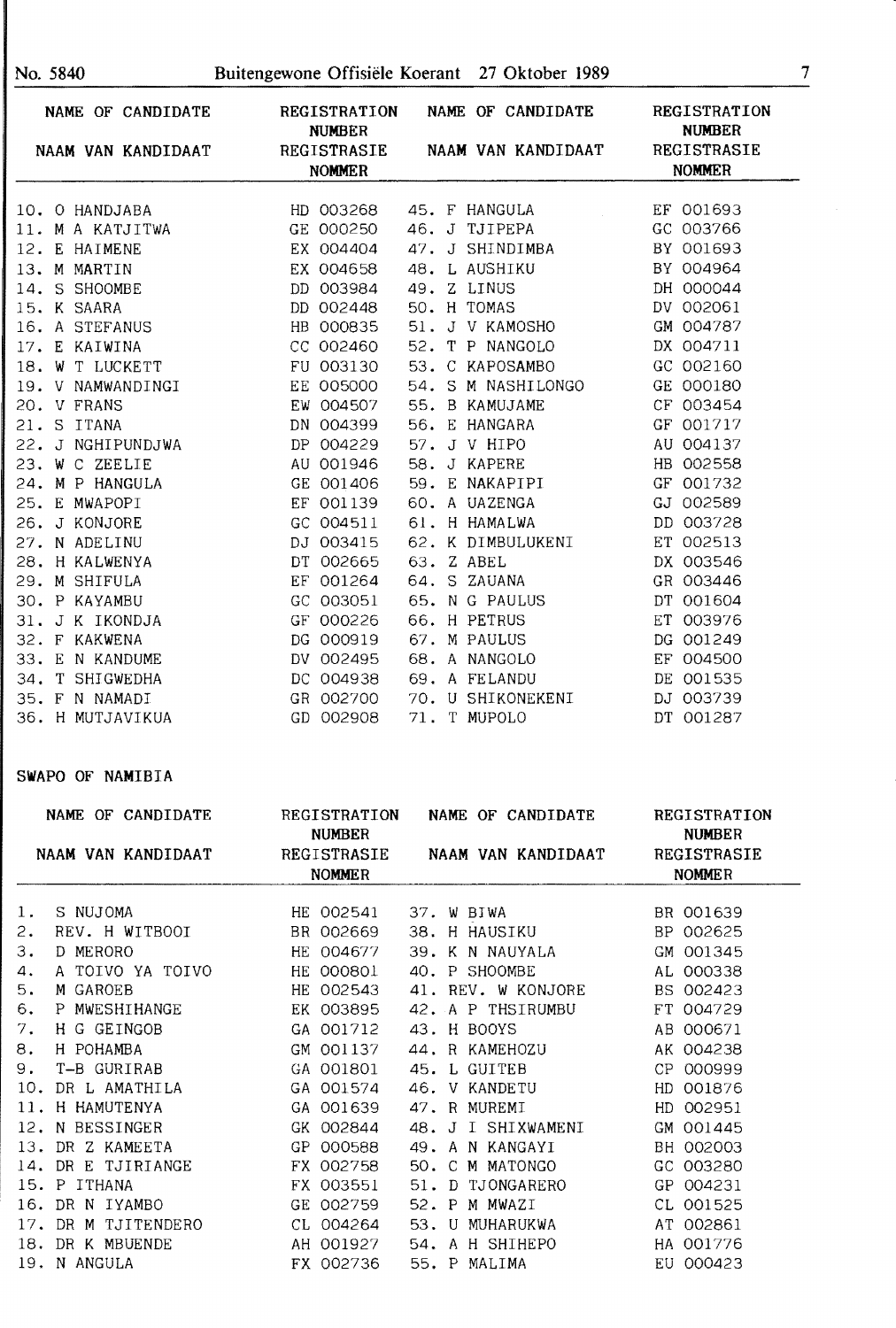8 Official Gazette Extraordinary 27 October 1989 No. 5840

| NAME OF CANDIDATE<br>NAAM VAN KANDIDAAT | <b>REGISTRATION</b><br><b>NUMBER</b><br>REGISTRASIE<br><b>NOMMER</b> | NAME OF CANDIDATE<br>NAAM VAN KANDIDAAT | <b>REGISTRATION</b><br><b>NUMBER</b><br>REGISTRASIE<br><b>NOMMER</b> |  |  |
|-----------------------------------------|----------------------------------------------------------------------|-----------------------------------------|----------------------------------------------------------------------|--|--|
| M M HAUSIKU<br>20.                      | BK 000933                                                            | 56. H IITHETE                           | EU 000923                                                            |  |  |
| 21. S<br>P<br>WOHLER                    | 001721<br>FJ                                                         | H ANGULA<br>57.                         | 000232<br>GD                                                         |  |  |
| 22.<br>H RUPPEL                         | 002043<br>FX.                                                        | 58.<br>$\mathbf F$<br><b>NAHOLO</b>     | 004555<br>GF                                                         |  |  |
| A VON WIETERSHEIM<br>23.                | HA 003609                                                            | INDONGO<br>59.<br>$\mathbf{F}$          | EX 004597                                                            |  |  |
| 24. DR P KATJAVIVI                      | 002966<br>GJ                                                         | 60.<br>SHIMWINO<br>D.                   | FX 002455                                                            |  |  |
| WENTWORTH<br>25.<br>J W                 | 003793<br>FM.                                                        | HANNAI<br>J<br>61.                      | EX 004355                                                            |  |  |
| <b>BOTHA</b><br>26.<br>$D$ $P$          | GR 001621                                                            | M KAPERE<br>62.                         | FX 002744                                                            |  |  |
| 27. REV. M AMADHILA                     | DC 004704                                                            | 63.<br>D.<br>AMAAMBO                    | FB 002331                                                            |  |  |
| H T HISHONGWA<br>28.                    | 003502<br>DY.                                                        | 64. M S KAUKUNGWA                       | 004142<br>CU                                                         |  |  |
| 29. B AMATHILA                          | 003983<br>AD                                                         | 65. E TUHADELENI                        | HE 003053                                                            |  |  |
| YA OTTO<br>30.<br>J                     | 003434<br>FX.                                                        | 66.<br>J A PANDENI                      | 001206<br>GB                                                         |  |  |
| R KAPELWA<br>31.                        | 001724<br>CL                                                         | 67.<br>E DAVID                          | 000168<br>DS.                                                        |  |  |
| 32. I<br>G NATHANIEL                    | 004488<br>FM.                                                        | 68.<br>G KANDANGA                       | 002233<br>$_{\rm GC}$                                                |  |  |
| 33.<br>M<br>E K H HUEBSCHLE<br>М        | 000008<br>GA                                                         | MUNYUKU<br>69.<br>CHIEF N<br>ΙT         | 002087<br>AG.                                                        |  |  |
| B<br>UULENGA<br>34.<br>U                | 004714<br>GG                                                         | CHIEF S<br>GOLIATH<br>70.               | BR 003597                                                            |  |  |
| 35.<br><b>EKANDJO</b><br>$\cdot$        | 002839<br>GK                                                         | JIMMY<br>71.<br>$\mathsf{T}$            | 001018<br>BW                                                         |  |  |
| 36. J HOEBEB                            | GJ 001694                                                            | 72. E KAKUKURU                          | BJ 003958                                                            |  |  |

# **UNITED DEMOCRATIC FRONT** OF **NAMIBIA**

|                                |  |               | NAME OF CANDIDATE |                    | <b>REGISTRATION</b> |  |  | NAME OF CANDIDATE            |                     | REGISTRATION |  |
|--------------------------------|--|---------------|-------------------|--------------------|---------------------|--|--|------------------------------|---------------------|--------------|--|
| NAAM VAN KANDIDAAT REGISTRASIE |  | <b>NUMBER</b> |                   | NAAM VAN KANDIDAAT |                     |  |  | <b>NUMBER</b><br>REGISTRASIE |                     |              |  |
|                                |  |               |                   | <b>NOMMER</b>      |                     |  |  |                              | <b>NOMMER</b>       |              |  |
|                                |  |               |                   |                    |                     |  |  |                              |                     |              |  |
| 1.                             |  | J GAROëB      |                   |                    |                     |  |  | HD 002079 37. K MARUNGU      |                     | GY 000753    |  |
| 2.                             |  |               | R R DIERGAARDT    |                    | GD 001014           |  |  | 38. E MANGA                  |                     | CD 003404    |  |
| 3.                             |  | T SOROSEB     |                   |                    | AM 003272           |  |  | 39. S JACOBS                 |                     | CA 000105    |  |
| 4.                             |  | G SISEHO      |                   |                    | CK 000065           |  |  | 40. R KAMBOANDO              |                     | CP 001499    |  |
| 5.                             |  | E BIWA        |                   |                    | GC 004794           |  |  | 41. B M SONGA                |                     | HA 001619    |  |
| 6.                             |  | E BEUKES      |                   |                    | GR 000743           |  |  | 42. O ANGULA                 |                     | GB 003584    |  |
| 7.                             |  | L MATENGU     |                   |                    | HA 000952           |  |  | 43. D PETERS                 |                     | HB 001771    |  |
| 8.                             |  |               | S TJONGARERO      |                    | CC 004881           |  |  | 44. J K MAIBA                |                     | HA 001979    |  |
| 9.                             |  | F COETZEE     |                   |                    | GD 001371           |  |  | 45. A TJAI TJAI MAU          |                     | AD 003216    |  |
|                                |  | 10. N SOROSEB |                   |                    | AB 003499           |  |  | 46. J J COETZEE              |                     | BP 001101    |  |
|                                |  |               | 11. Z R PETERSEN  |                    | GM 004953           |  |  | 47. M GAWASEB                | $\omega_{\rm{max}}$ | CP 001964    |  |
|                                |  | 12. G GUIOB   |                   |                    | FW 001591           |  |  | 48. B S SISEHO               |                     | CJ 002959    |  |
|                                |  |               | 13. R MATEMWA     |                    | BL 002182           |  |  | 49. A BASSON                 |                     | BP 001924    |  |
|                                |  |               | 14. T MURORUA     |                    | AB 002539           |  |  | 50. W MAMUGWE                |                     | GH 002575    |  |
|                                |  | 15. J F BOK   |                   |                    | GM 009453           |  |  | 51. L N MDANGA               |                     | CK 001497    |  |
|                                |  | 16. A AUIBEB  |                   |                    | CN 001657           |  |  | 52. S MANGA                  |                     | AB 003423    |  |
|                                |  |               | 17. L L CHAKA     |                    | HF 004274           |  |  | 53. P M MOUTON               |                     | AG 000995    |  |
|                                |  | 18. P SCHMIDT |                   |                    | BX 002184           |  |  | 54. D KAMBOANDO              |                     | CN 000611    |  |
|                                |  |               | 19. H S J BEUKES  |                    | GJ 001018           |  |  | 55. T C SABUTA               |                     | CL 002566    |  |
|                                |  |               | 20. E S LIKANDO   |                    | CK 000556           |  |  | 56. A BIWA                   |                     | BP 001017    |  |
|                                |  | 21. L HARDLEY |                   |                    | GJ 003877           |  |  | 57. N KALI                   |                     | GR 003836    |  |
|                                |  | 22. P GURIRAB |                   |                    | AG 001874           |  |  | 58. W L MABITA               |                     | CJ 001542    |  |
|                                |  |               | 23. R F WALTERS   |                    | AC 003901           |  |  | 59. T GASEB                  |                     | AD 001379    |  |
|                                |  | 24. F SOROSEB |                   |                    | AM 003359           |  |  | 60. D BEZUIDENHOUT           |                     | GN 002264    |  |
|                                |  |               | 25. A M MASIZIANI |                    | HA 001204           |  |  | 61. J ARNOLD                 |                     | CX 002287    |  |
|                                |  | 26. J ISAACK  |                   |                    | HE 002109           |  |  | 62. M P MAKAKENG             |                     | HA 001207    |  |
|                                |  | 27. A BEUKES  |                   |                    | HE 002004           |  |  | 63. J GAOMAB                 |                     | CV 003378    |  |
|                                |  | 28. R MASAMU  |                   |                    | CJ 003227           |  |  | 64. S NAOMAB                 |                     | HA 002767    |  |

 $\mathcal{A}^{\mathcal{A}}$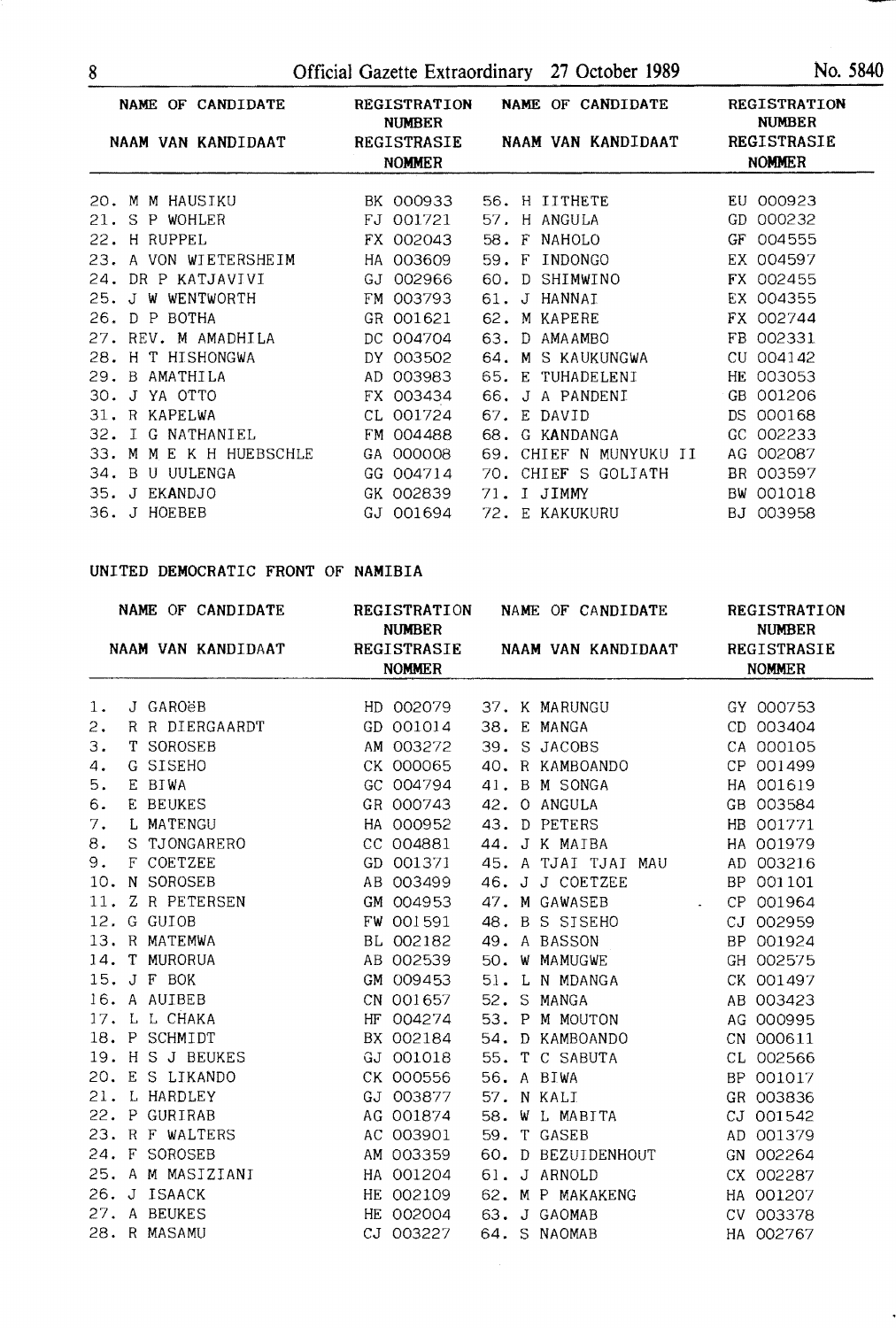| NAME OF CANDIDATE<br>NAAM VAN KANDIDAAT |  |                   | <b>REGISTRATION</b><br><b>NUMBER</b><br><b>REGISTRASIE</b> |           | CANDIDATE<br>NAME OF<br>NAAM VAN KANDIDAAT |  |                | REGISTRATION<br><b>NUMBER</b><br>REGISTRASIE |               |  |
|-----------------------------------------|--|-------------------|------------------------------------------------------------|-----------|--------------------------------------------|--|----------------|----------------------------------------------|---------------|--|
|                                         |  |                   | <b>NOMMER</b>                                              |           |                                            |  |                |                                              | <b>NOMMER</b> |  |
|                                         |  | 29. A USIRO       |                                                            | AL 000166 |                                            |  | 65. F M NYATHI |                                              | CH 003519     |  |
|                                         |  | 30. J GURIRAB     |                                                            | GC 003618 |                                            |  | 66. E HAIPARE  |                                              | CP 002562     |  |
| 31.                                     |  | M N JANSEN        |                                                            | CM 000739 |                                            |  | 67. C M MASULE |                                              | CL 002559     |  |
|                                         |  | 32. P SOROSEB     |                                                            | FW 000276 |                                            |  | 68. M JOSSOBS  |                                              | HD 004818     |  |
|                                         |  | 33. P M MUSHAUKWA |                                                            | CJ 002970 |                                            |  | 69. P KALI     |                                              | GR 003893     |  |
|                                         |  | 34. S KAHUIKA     |                                                            | GP 000687 | 70.                                        |  | S K MUNDIA     |                                              | CJ 002831     |  |
|                                         |  | 35. H BOESAK      |                                                            | GR 000385 | 71.                                        |  | F SPIEGEL      |                                              | GJ 001714     |  |
|                                         |  | 36. C S SIMATA    |                                                            | CK 000513 |                                            |  | 72. R WOHLMANN |                                              | GK 002991     |  |

 $\hat{\boldsymbol{\epsilon}}$